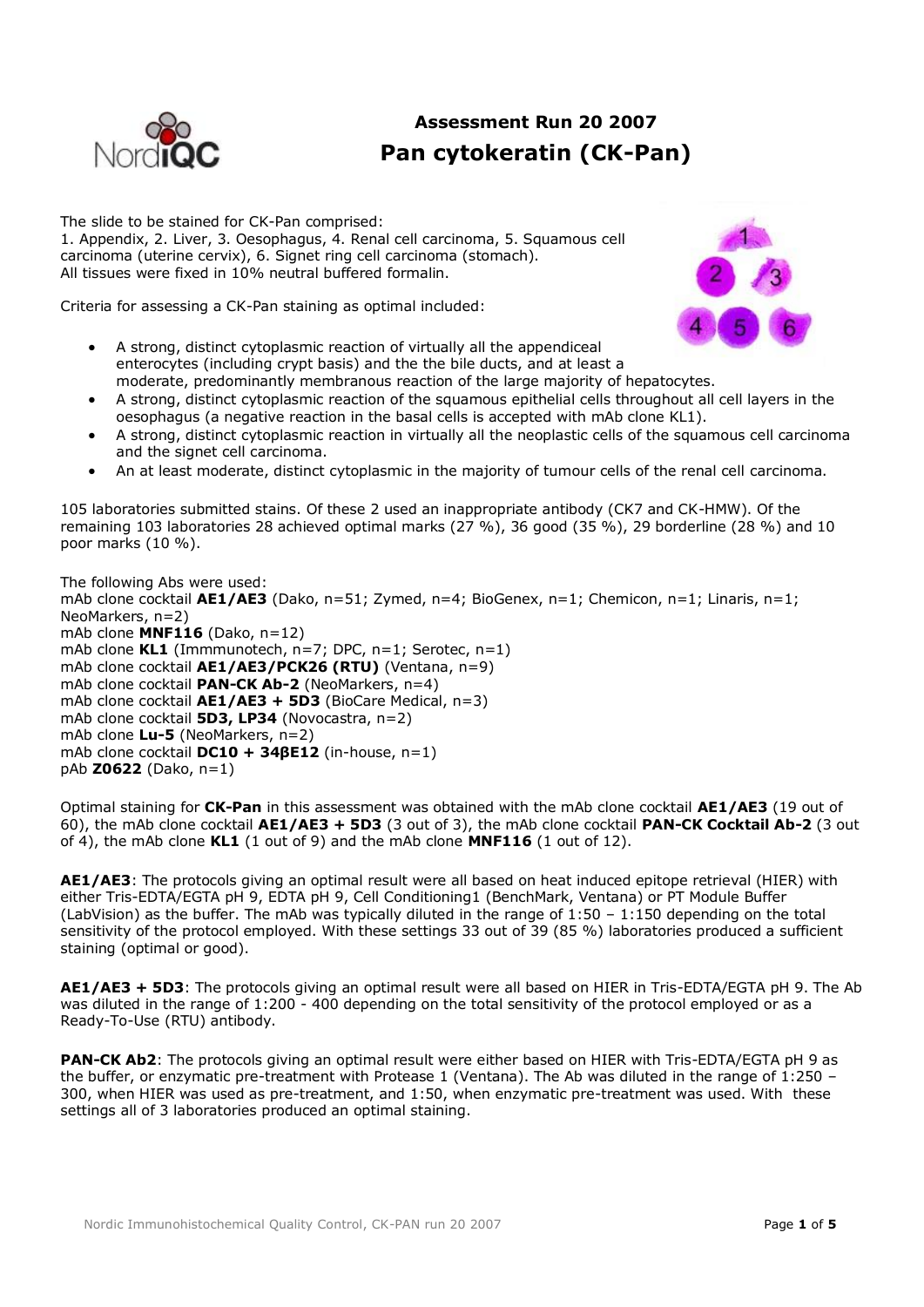**KL1**: The protocol giving an optimal result was based on heat induced epitope retrieval (HIER) using Tris-EDTA/EGTA pH 9. The Ab was diluted 1:100. With these settings 2 out of 3 laboratories produced a sufficient staining.

**MNF116**: The protocol giving an optimal result was based on enzymatic pre-treatment with Proteinase K (Dako) and the Ab was diluted 1:200. Using these settings all of 4 laboratories produced a sufficient staining.

The most frequent causes of insufficient stains were (often in combination):

- Inappropriate epitope retrieval (i.e., proteolysis for the mAb clone AE1/AE3; HIER for MNF116)
- Insufficient HIER
- Inappropriate choice of primary Ab
- Too low concentration of the primary antibody.

In this assessment (and in concordance with the CK-Pan assessment in run 15) the prevalent feature of an insufficient staining was a too weak or negative reaction of cells/structures supposed to be demonstrated. The majority of the laboratories were able to demonstrate CK in the benign epithelial cells of the appendix and the bile ducts as well as in the signet cell carcinoma. However, the demonstration of CK in the renal cell carcinoma was much more difficult and only seen for protocols with a high sensitivity, i.e. as obtained with mAb clone cocktails AE1/AE3 and AE1/AE3 + 5D3 as well as clone KL1 - all with HIER.

In accordance with previous assessments of CK-Pan, liver was a reliable positive control, as all laboratories that could demonstrate CK in the renal cell carcinoma also demonstrated CK in the hepatocytes.

In general the majority of the laboratories could demonstrate CK in the squamous epithelial cells of the oesophagus and the cervical squamous cell carcinoma. However, laboratories using the mAb clone KL1 in a too low concentration and/or insufficient HIER had a too weak staining reaction in these structures.

| <b>Clone</b>                    | <b>HIER</b>    |            | <b>Proteolysis</b> |            |
|---------------------------------|----------------|------------|--------------------|------------|
|                                 | Protocols      | Sufficient | Protocols          | Sufficient |
| <b>AE1/AE3</b>                  | 96             | 69 (72%)   | 12                 | 2(17%)     |
| <b>AE1/AE3 + PCK26</b><br>(RTU) | 3              | $0(0\%)$   | 12                 | $0(0\%)$   |
| AE1/AE3 + 5D3                   | 6              | $6(100\%)$ | 0                  |            |
| <b>MNF116</b>                   | 8              | 3(38%)     | 12                 | 11 (92 %)  |
| KL <sub>1</sub>                 | 19             | 13 (68%)   | $\Omega$           |            |
| Ab <sub>2</sub>                 | $\overline{4}$ | $4(100\%)$ | 2                  | $1(50\%)$  |
| 5D3/LP34                        | 4              | $0(0\%)$   |                    | $0(0\%)$   |

Table 1. **Most frequently used Abs and epitope retrieval methods used for CK-Pan in runs 15 and 20 related to the performance.**

As shown in Table 1, the results for the most used mAb clone cocktail AE1/AE3 are much better with HIER than with proteolytic pretreatment. The combination of AE1/AE3 + PCK26 gave insufficient results in all of 15 laboratories. When HIER was used, the sensitivity was high but at the same time an unwanted cross reaction with smooth muscle cells occurred.

In contrast to the AE1/AE3 combinations and KL1, MNF116 must be used with proteolytic pre-treatment to give a sufficient staining reaction.

Overall, the proportion of sufficient stains increased from 58% in run 15 to 62% in the current run. The main reason for the low improvement rate appears to be reluctance to change the protocols according to the recommendations from NordiQC (particularly inappropriate epitope retrieval and too low concentration of the Ab).

When CK-Pan was assessed in run 15 2005, 85 laboratories participated. Out of these 36 laboratories (42%) obtained an insufficient mark. Each was given a specific recommendation to improve their protocol. 30 submitted a new CK-Pan stain in run 20. 13 of these followed the recommendation, of which 9 improved to good or optimal (69 %). 17 laboratories did not follow the recommendation, and only 3 of these (18 %) obtained a sufficient staining in run 20.

# **Conclusion**

The mAb clones **Ab-2**, **AE1/AE3**, **AE1/AE3 + 5D3**, and **KL1** were the most successful markers for CK-Pan when using HIER. The mAb clone **MNF116** could be for CK-Pan with proteolytic pre-treatment. Liver is appropriate control tissue: almost all liver cells should show a distinct cytoplasmic staining with enhancement along the cell membranes. Appendix can not be recommended (as this tissue not will necessarily identify an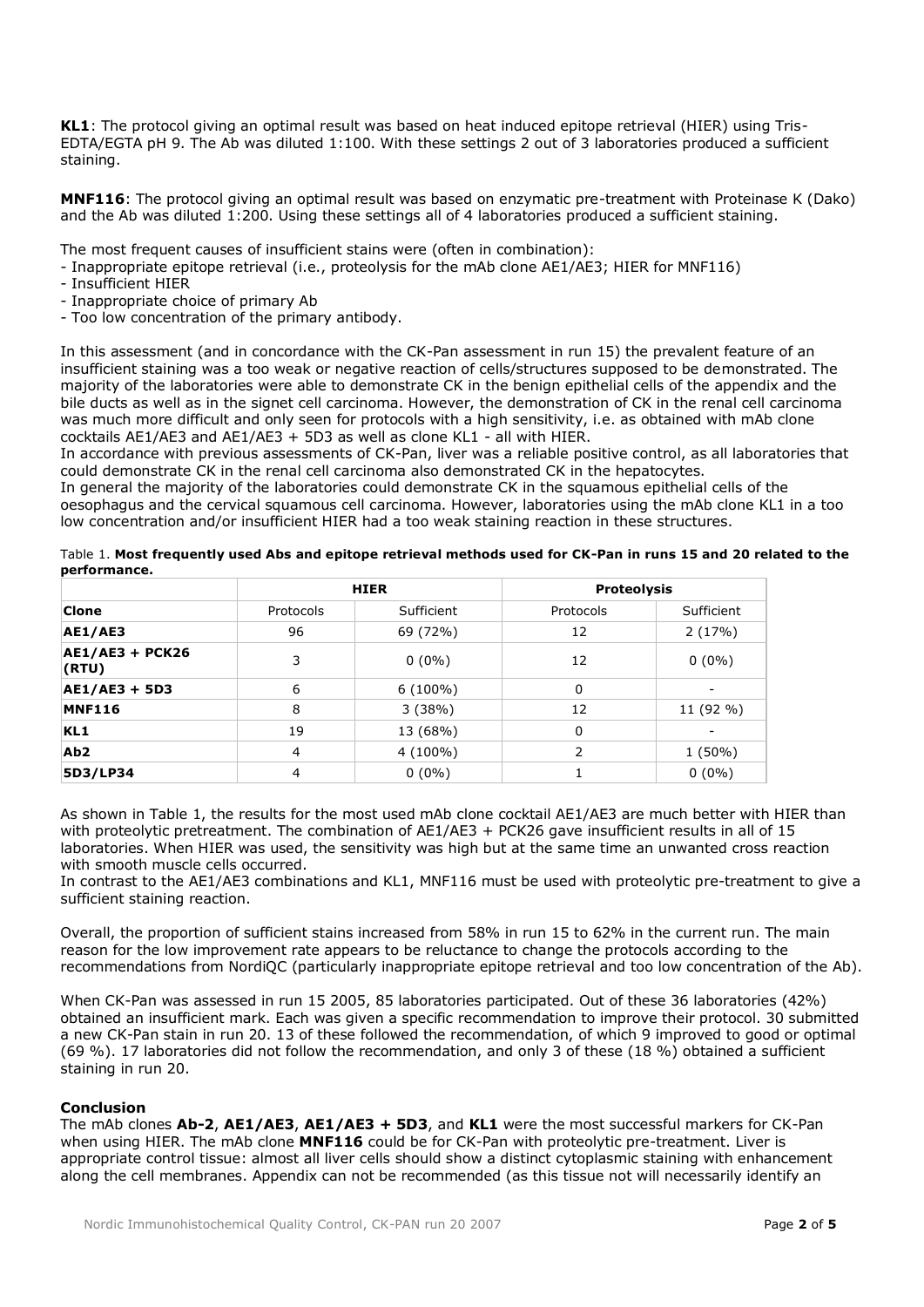insufficient protocol, due to the higher CK expression in the enterocytes). The laboratories obtaining insufficient marks are strongly recommended to follow the NordiQC advice for improvement.



### Fig. 1a

Optimal staining for CK-Pan of the liver. The majority of the hepatocytes show a distinct, moderate, predominantly membranous reaction. The bile duct is strongly stained.



### Fig. 2a

Optimal staining for CK-Pan of the renal cell carcinoma. About half of the neoplastic cells are moderately or strongly stained (same protocol as in Fig. 1a).





Staining for CK-Pan of the liver using an insufficient protocol (same field as in Fig. 1a.). Only the bile duct is stained, while the hepatocytes are virtually unstained. The antibody is too dilute.





Insufficient staining for CK-Pan of the renal cell carcinoma (same field as in Fig 2a). Only scattered neoplastic cells are weakly positive while the majority are totally negative (same protocol as in Fig. 1b).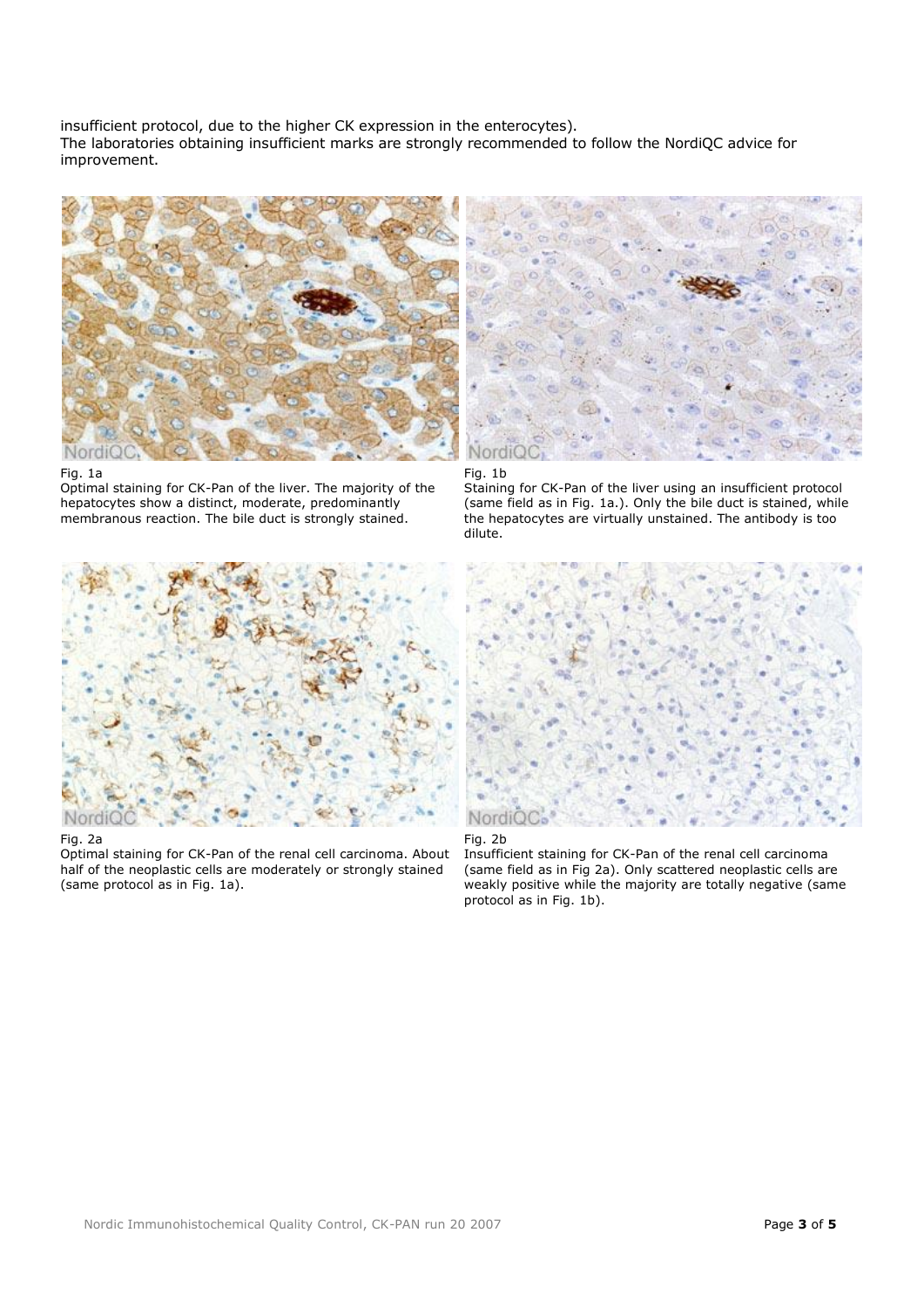

# Fig. 3a

Optimal staining for CK-Pan in the oesophagus. All the squamous epithelial cells are stained (same protocol as in Fig. 1a).



Fig. 3b

Staining for CK-Pan in the oesophagus using an insufficient protocol (same field as in Fig. 3a). The intermediate squamous epithelial cells are moderately stained while the others are unstained (same protocol as in Fig. 1b).



# Fig. 4a

Optimal staining for CK-Pan of the squamous cell carcinoma. All the tumour cells show a strong cytoplasmic reaction (same protocol as in Fig. 1a).





Insufficient staining for CK-Pan of the squamous cell carcinoma (same field as in Fig 4a). Scattered neoplastic cells are weakly positive while the majority are negative (same protocol as in Fig. 1b).